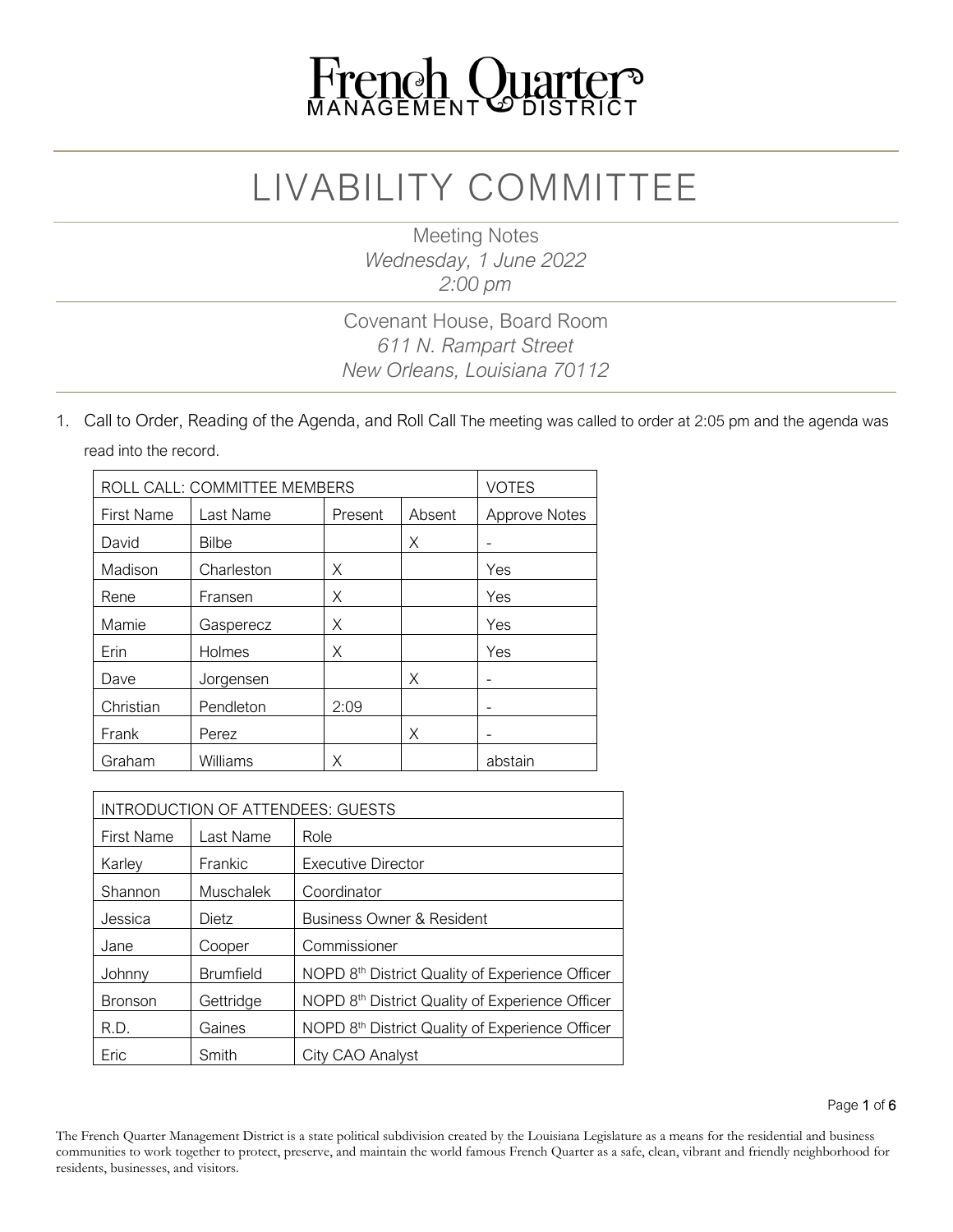

#### 2. Public Comment

No written public comment or request for live comment were received at the conclusion of the reading of the agenda.

#### 3. Approval of previous meeting notes

Mrs. Holmes made a motion to approve the previous meeting notes. Mr. Fransen seconded the motion and it was approved by the majority of the members present.

- 4. Committee Chair Comments by Mamie Gasperecz
	- a. Welcome new committee member Graham Williams

Committee Chair Mamie Gasperecz introduced Graham Williams and welcomed him to the committee

b. 2022 Mid-year Committee Work Plan review

## Keep the Quarter Clean Campaign

The intent of the program is maintaining a higher level of cleanliness, with all stakeholders feel a sense of ownership in promoting the Keep the Quarter Clean campaign and driving concerns to the survey tool to inform future programming. Keep the Quarter Clean will utilize a multi-pronged campaign to be rolled out in collaboration with our appointing entities, political partners, and friends throughout our community.

Launch with a full breadth of physical and virtual installations including:

- Social media: *VCPORA, Inside NO, NO & Co*
- **Billboard**
- Light pole banners
- Streetcar stop advertisements: *Pedicab signs*
- Store window decals: *First run printed, in distribution*
- Bumper stickers/magnets: *First run printed, in distribution*
- Balcony banners
- *In person events: Patio Planters, VCPORA, New Orleans Chamber, etc! Thank you, Karley!*
- *In progress: YLC, FQMA and member museums for social media reach and engagement*

*We are proud of our accomplishments thus far in branding the FQC campaign focused on sourcing outstanding issues and enhanced communications with the city and their contractors to improve the cleanliness of the FQ.*

## SIDEWALKS

Build on 2020 Committee Work to implement solutions to identified problems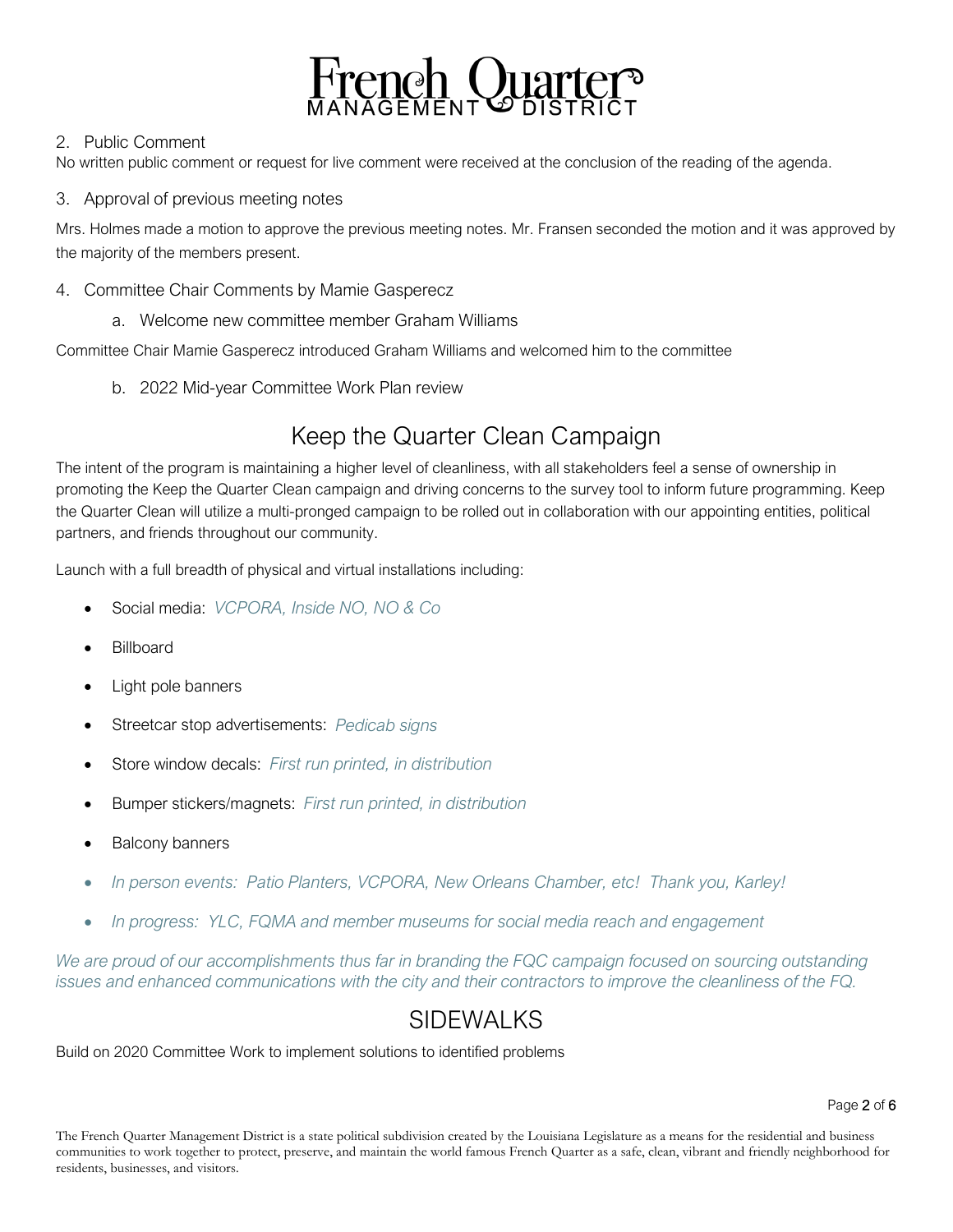

- Promote the improved 2020 Sidewalk Survey to build awareness of deteriorated conditions
- Pursue funding to repair the findings of the 2020 Survey
- Work with the Vieux Carré Commission and its Foundation to assure installation of proper historically appropriate sidewalk materials

#### *In progress*

## LIGHTING

Work for lighting improvements that offer historically appropriate installations that provide a sense of security and place.

## Street Light Assessment

- Work with volunteers/interns to have an experiential education in practical application of historic preservation and urban plan by surveying existing lighting condition.
	- o Assess existing lighting conditions
	- o Identify locations which would benefit from additional lighting, reusing the historic light posts removed to accommodate small cell poles.
- Revisit Vieux Carré Commission Lighting Assessment for recommendations that overlay with the output from the intern program

*We completed volunteer Onboarding and Training in May. We should complete the assessment by the beginning of July. Dave Jorgensen deserves accolades for his painstakingly detailed process and a myriad of spreadsheets. Thanks to Beverly Fulk, we have additional information. We located the seemingly lost VCC 2014 lighting survey. Next steps: Determining the locations that need additional lighting and match with the 5G plan.*

## DRAINAGE

Investigate storm drain scoping and repair options to address the increased flooding throughout the French Quarter.

*Our plans include emphasis on current N Rampart issues. (See TRANSPORTATION priorities below.)*

## Homeless Needs

Work with the Security & Enforcement Committee to identify actionable items from the Travelers Aid Society's Homeless Needs Assessment that improve the livability of the District in coordination with the French Market Corporation and the Downtown Development District.

*Building upon the Traveler's Aid study, our Listening Tour included our non-profit strategic partners to achieve synergy and impact with our recommendations. This group includes: Unity New Orleans, Habitat New Orleans, Covenant House, Catholic Charities, French Market Corporation, United Way, Volunteers of America SELA and, of* course, Travelers Aid. We plan to include St Mark's Church and the New Orleans Mission in the discussion prior to the budget meetings. A matrix of services, impact area and focus is in the works. Our dialogue with DDD is open

Page 3 of 6

The French Quarter Management District is a state political subdivision created by the Louisiana Legislature as a means for the residential and business communities to work together to protect, preserve, and maintain the world famous French Quarter as a safe, clean, vibrant and friendly neighborhood for residents, businesses, and visitors.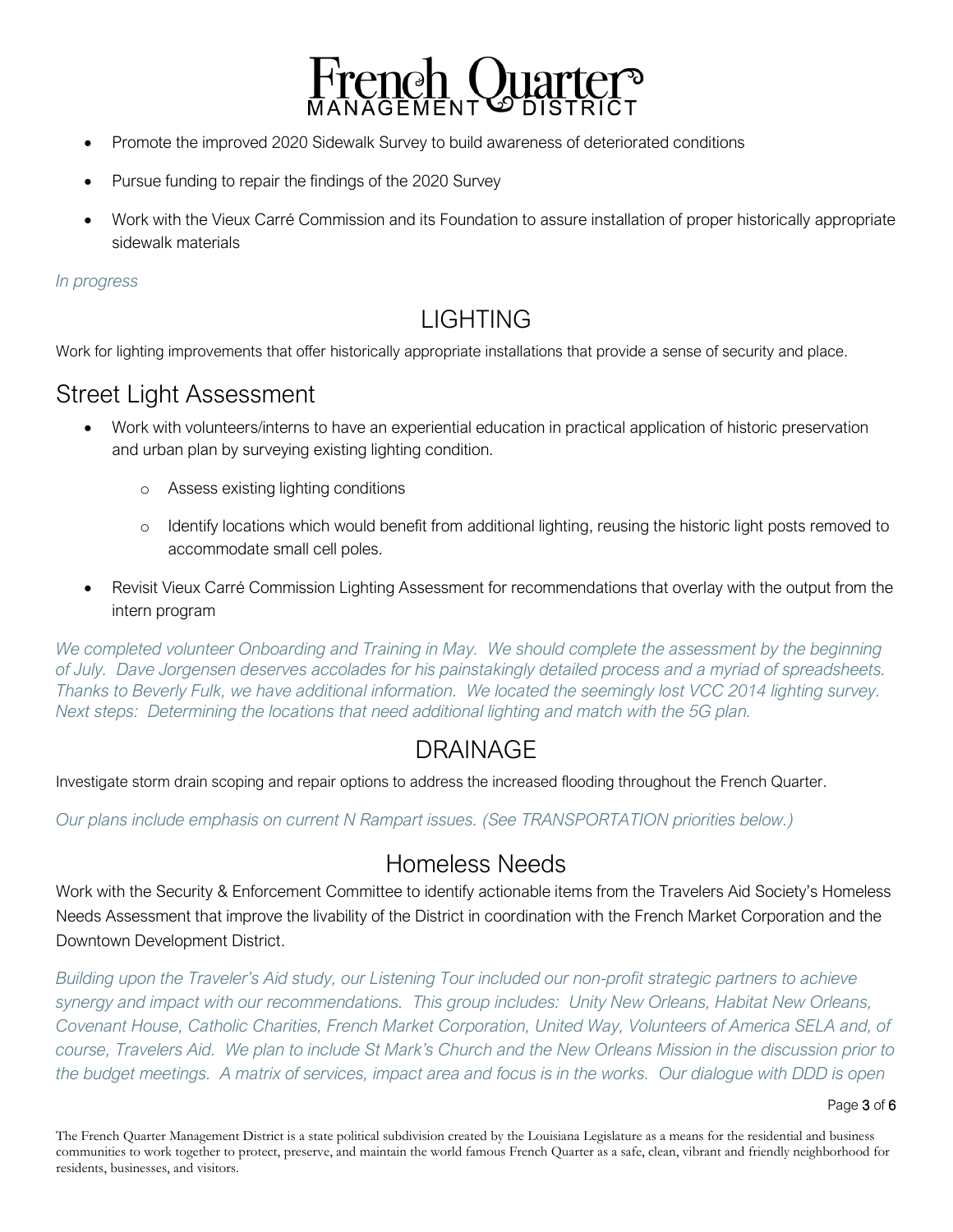

and has not been adversely impacted by staffing changes at the organization. We anticipate a strong action plan *will be ready in time for the EDD budget meetings.*

#### Sound

Bring the stakeholders together with the City's Department of Health to improve the existing sound ordinance into a fair and enforceable instrument.

*Pending review, planning and strategy.*

## **Transportation**

Work with partners in transportation planning and funding for North Rampart Street traffic calming measures designed and implemented to reduce multi-modal collisions.

Our immediately priority after the conclusion of the Lighting Survey is to address the increasing dangerous N Rampart Street area. We will begin by connecting with the N Rampart Main Street board as well as residents, *businesses and vigilant non-profit organizations fronting N Rampart. We plan to include bicycle safety and ADA compliance along with multi-modal traffic issues.*

## ADDITIONAL NOTES

We hope to include flooding, ADA compliance, filming and graffiti as we move forward on the priorities listed above.

The Livability Committee has recruited a number of new members during the past six months. These FQ residents *bring diversity of thought, vision and new constituents to our working group.*

We are grateful that our Committee has found a new, regular meeting venue at Covenant House, and we hope to *develop this powerful partnership with our neighboring non-profit serving the FQ.*

#### c. Thank you to Beverly Fulk for volunteer efforts on missing streetlight poles

Ms. Gaperecz thanked Beverly Fulk for her efforts to catalog the missing street light poles in the French Quarter.

5. Presentation – Presentation on Quality-of-Life work by the New Orleans Police Department Eighth District

#### Quality of Experience Officers

Vice-Chair Erin Holmes introduced the New Orleans Police Department Eighth District Quality of Experience Officers Brumfield, Gaines, and Gettridge to the committee. The officers reported that they are focusing on illegal vending, parking, graffiti, and homeless encampment clean up. From 10:00 pm -2:00 am on Fridays and Saturdays for three weeks there will be three two trucks working with the parking enforcement team in the French Quarter. Complaints can be called into 658-8100. Starting at 8:00 pm the Quality of Experience Officers will be doing illegal vending sweeps with warnings this weekend and citations next weekend. This will include solicitation for photos, sales of beverages on the street, etc. The difference between illegal vending and street performance was discussed. Officer Gettridge noted that if there is an exchange on money for goods or services that is vending, it is illegal when not properly permitted by the City. He also noted that exotic animals re not allowed in the French Quarter. Mr. Pendelton asked that the Officers bring statistics on this directed enforcement at the next meeting

Page 4 of 6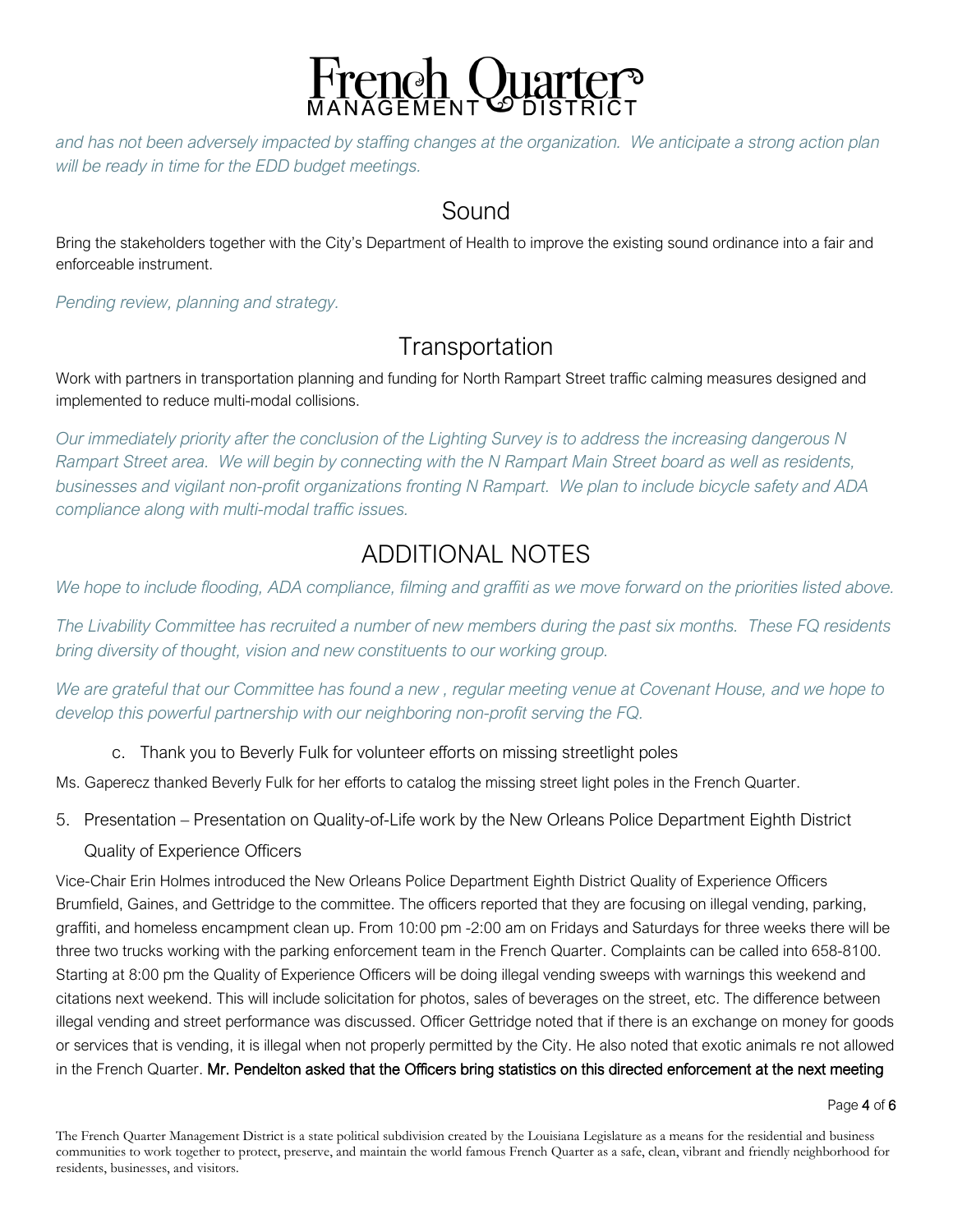

of the committee. Mr. Smith said that the directed enforcement effort was being funded out of the French Quarter Improvement Fund as approved in the City's 2022 Municipal Budget. Ms. Frankic asked that Mr. Smith provide an accounting of the French Quarter Improvement Fund and Mr. Smith said he would provide that to the committee.

6. Report – Update on the 2022 Lighting Assessment to present Mamie Gasperecz

Ms. Gasperecz reported that that the volunteer Onboarding and Training was completed in May. The field work should be complete by the beginning of July. Dave Jorgensen deserves accolades for his painstakingly detailed process and a myriad of spreadsheets. Mr. Williams volunteered to help with the lighting assessment field work. Ms. Frankic will connect Mr. Williams with Dave Jorgensen for the training protocol. She has located the seemingly lost VCC 2014 lighting survey.

Next steps: Determining the locations that need additional lighting and match with the 5G plan.

Ms. Frankic reported that Winston Fiore of City Council District C had stated at the last Security & Enforcement Committee meeting that the All Strat maintenance contract had expired and the City was determining how to proceed with the contract renewal. Mr. Fiore said that there was a large backlog of streetlight maintenance work awaiting work orders from the Dept of Public Works.

#### 7. Report – Update on homelessness services partners to present Mamie Gasperecz

Ms. Gasperecz reported that the committee is building upon the Traveler's Aid study, our Listening Tour included our non-profit strategic partners to achieve synergy and impact with our recommendations. This group includes Unity New Orleans, Habitat New Orleans, Covenant House, Catholic Charities, French Market Corporation, United Way, Volunteers of America SELA and, of course, Travelers Aid. We plan to include St Mark's Church and the New Orleans Mission in the discussion prior to the budget meetings. A matrix of services, impact area and focus is in the works. Our dialogue with DDD is open and has not been adversely impacted by staffing changes at the organization. We anticipate a strong action plan will be ready in time for the EDD budget meetings.

Mr. Smith spoke with Star at the low barrier shelter, they are staffing up and bring beds online as staff is trained. They have increased the number of beds from 95 to 185 so far. There will be 345 beds when full expansion is complete. Mr. Pendleton asked how the City measures success with homeless case management. KPIs will need to be established.

#### 8. Report – Update on 5G small cell towers in the French Quarter to present Erin Holmes

Mrs. Holmes reported that there are 147 5G towers approved in the French Quarter. AT&T and Toro Blanco's poles are 100% sidewalk cuts repaired, Verizon is 50-60% sidewalk cuts repaired. There are anther 84 submitted applications in the OneStop website. All poles are awaiting finishing details, bases and lighting brackets. These were being manufactured in Hungary and have been impacted by the war in Ukraine. Toro Blanco has identified a manufacturer in Ohio and should be arriving in about two weeks. None of the installed poles are complete.

9. Discussion – Discussion by Committee on pedestrian and bike safety initiatives.

Ms. Gasperecz said that the committee is looking for partnerships for bike and pedestrian safety. The committee discussed working with Ride and Bike Easy to address bicyclists that do not follow traffic laws. VCPORA did a pedestrian safety survey in 2019 and Ms. Holmes will share with the group. Priorities for improved infrastructure along N. Rampart

Page 5 of 6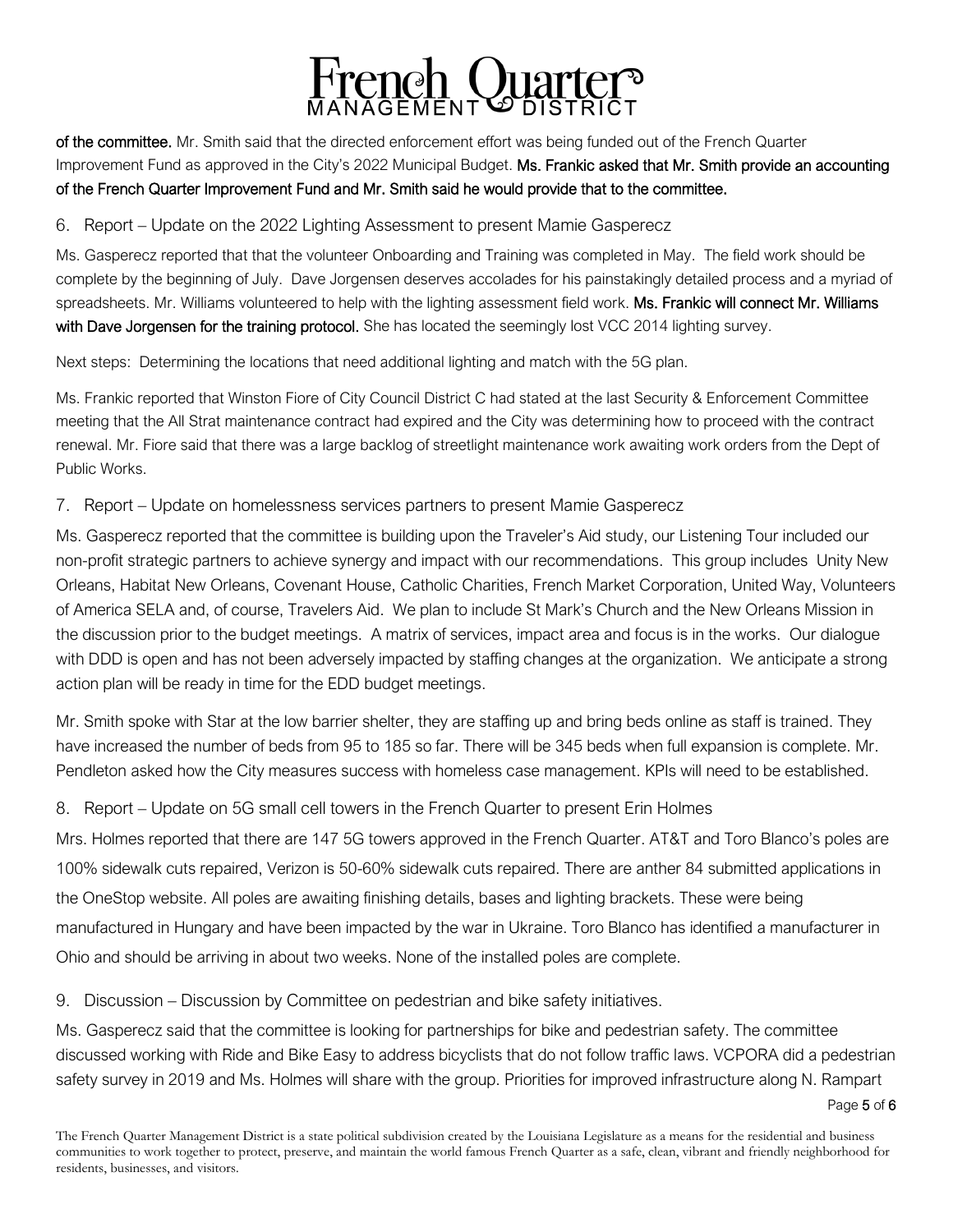

Street were discussed as the priority for working with the City. The committee will reach out to the Mayor's Office of Transportation, Laura Bryant, and the Dept of Public Works, Jennifer Ruley.

10. Report – Update on Keep the Quarter Clean launch and new opportunities to present Karley D. Frankic See attached report.

- 11. New business To consider and take action upon any other matters that may properly come before the French Quarter Management District Livability Committee
- Ms. Gasperecz welcomed back Eric Smith.

Ms. Frankic introduced FQMD's new Coordinator, Shannon Muschalek.

Mr. Fransen asked about the status of parklets. Mrs. Holmes reported that the parklet governance had moved from the City Planning Commission to the City Council. In the recommendations parklets are prohibited in or adjacent to residential zoning districts. All applications from bars would be a conditional use. Parklet are about 311 square feet. Councilmember Harris is leading the initiative for the Council and working with Cm. King. VCPORA is working directly with Cm. King's office. Mr. Fransen said that he is concerned about the lack of design standards for aesthetics and impact on drainage.

Mr. Pendleton asked about the status of the Sanitation Contract. Mr. Smith stated that it was likely that the French Quarter and DDD contract would not go out to bid this year. The City feels that it is cost prohibitive at this time because of the increased costs and challenges with hiring and purchase of equipment due to supply chain issues.

12. Next meeting date – 7 July 2022

The correct date of the next scheduled meeting of the committee is Wednesday, July  $6<sup>th</sup>$  at 2:00pm

#### 13.Adjournment

Mr. Pendleton made a motion to adjourn the meeting. Mr. Williams seconded the motion, and the meeting was adjourned at 3:13 pm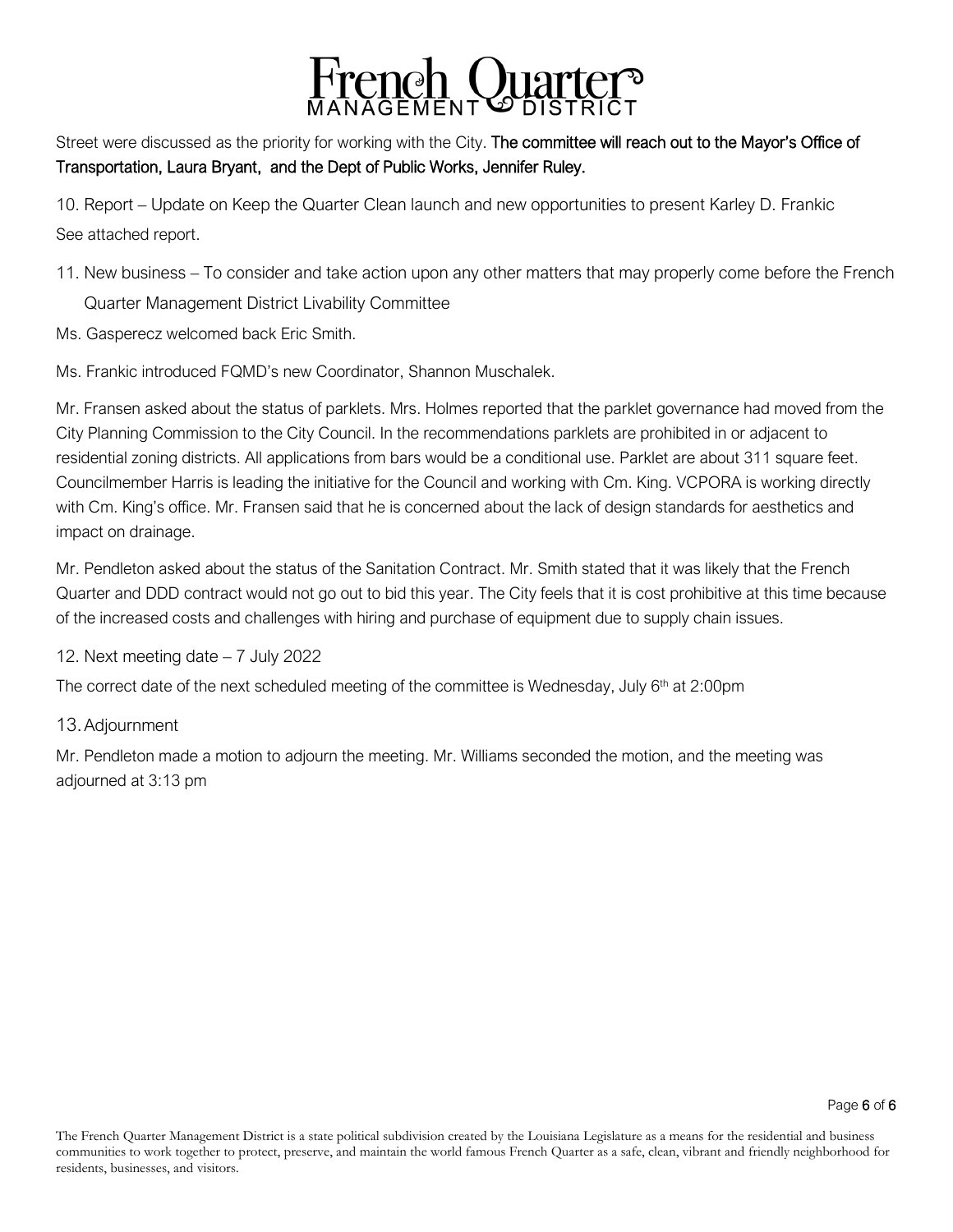# LIVABILITY COMMITTEE KEEP THE QUARTER CLEAN

#### Campaign Launch Engagement

2022/05/09 Board of Commissioners Meeting

2022/05/10 New Orleans Chamber's Power Hour – Karley promoted campaign and passed out magnets & stickers

2022/05/11 Press Release

2022/05/11 New Orleans Chamber Quarterly Luncheon with Gulf Coast Bank guests and bank President, Guy Williams

2022/05/11 New Orleans Magazine runs press release as digital article



2022/05/11 Suzanne Alford, Need a Ride Pedicabs, emails offer for free pedicab space "We would love to see a cleaner FQ!"

2022/05/12 Teleconference with Young Leadership Council planning engagement with their membership. They will host a membership event later in the summer to walk the neighborhood engaging with businesses to place stickers in their windows. YLC will help with social media

2022/05/12 Receive email from Jonee' Daigle-Ferrand, Owner/Publisher of Inside New Orleans Magazine, requesting interview. Waiting on her to schedule

2022/05/12 French Quarter Business Association Event – Karley promoted campaign and passed out magnets & stickers

2022/05/13 VCPORA includes in their newsletter

2022/05/15 VCPORA Mother's Day Concert Picnic – Karley & Mamie promoted the campaign and passed out magnets & stickers

2022/05/16 French Quarter Citizens included in their newsletter

2022/05/18 Downtown Rotary – Mamie promoted campaign to membership

2022/05/18 Wednesday at the Square – Mamie promoted campaign at event



2022/05/19 Cabell R. Mouton, Affiliate and Grant Director, Keep Louisiana Beautiful contacts Karley about collaboration

Page 1 of 2

The French Quarter Management District is a state political subdivision created by the Louisiana Legislature as a means for the residential and business communities to work together to protect, preserve, and maintain the world famous French Quarter as a safe, clean, vibrant and friendly neighborhood for residents, businesses, and visitors.